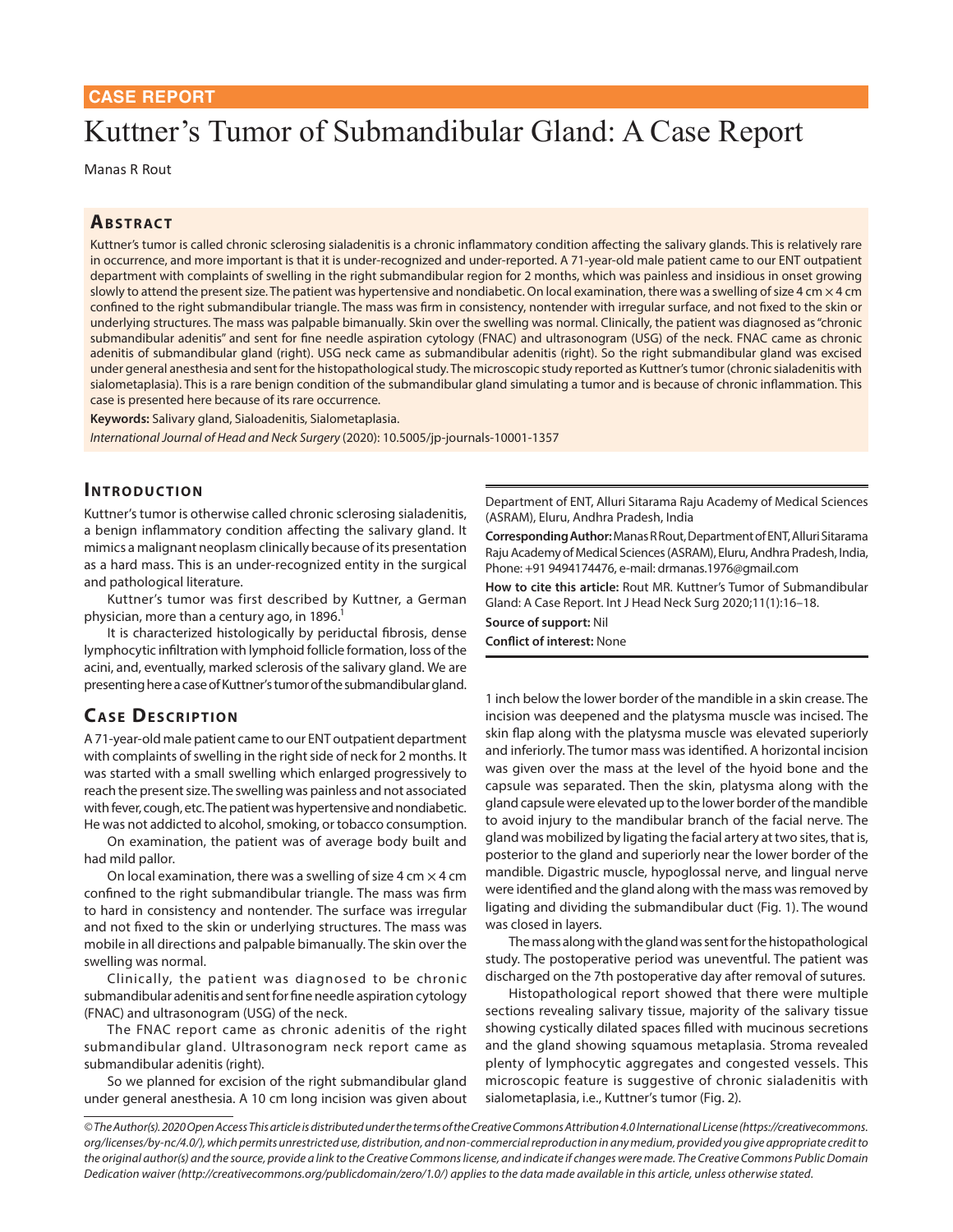

**Fig. 1:** Excised submandibular gland

## **Dis c u s sio n**

Kuttner's tumor is a chronic inflammatory condition commonly found in the submandibular gland<sup>2</sup> either unilaterally or bilaterally. But it is also found in other major and minor salivary glands. $3$ 

In general, salivary gland tumors are relatively rare (approximately 2.5–3 occurrences per 100,000 population per year) seen in the Western world. Salivary gland malignancy account for 3–5% of all head and neck cancers.<sup>4</sup> Approximately 20–25% of parotid tumors, 35–40% of submandibular tumors and more than 90% of sublingual gland tumors are malignant. This underscores the clinical diagnosis of Kuttner's tumor. Being a benign condition, the tumor mimics a malignant tumor of the salivary gland.

Kuttner's tumor was first described by Kuttner more than a century ago<sup>1</sup> in 1896. Chan described it as one of the most common diseases affecting the submandibular gland.<sup>5</sup> Surprisingly, it is still under-recognized, and there are few publications on this entity in the English-language literature.

Kuttner's tumor is a benign lesion of uncertain cause. Postulated mechanisms of the tumor include sialolithiasis (demonstrated in 29–83% of the affected glands), dysfunctional secretory function leading to ductal inspissations and autoimmune reaction.<sup>6,7</sup> The presence of abundant immunoglobulin G4 (IgG4) associated with plasma cells infiltrating in to the salivary glands, as well as serum IgG4 concentration has been noted in patients with Kuttner's tumor.

Kuttner's tumor differs from nonspecific chronic sialadenitis by the almost exclusive localization in the submandibular gland. Clinically it is manifested as a hard mass and florid lymphoplasmacytic infiltrate accompanied by prominent and progressive fibrosis. This entity hence has been nicknamed as "cirrhosis" of the submandibular gland. $8$ 

The FNAC of Kuttner's tumor is characterized by the following features: (a) relatively low cellularity, probably attributable to the fibrosis, making it difficult to aspirate the cellular elements; (b) scattered ductal structures with paucity or absence of acini; (c) ducts intimately surrounded by collagen sheaths or lymphoid cells; (d) small isolated fragments of fibrous stroma; and (e) moderate to large numbers of lymphoid cells that lack definite atypia.

In the recent times, preoperative USG along with FNAC makes an accurate diagnosis of Kuttner's tumor. According to one estimate, about 44% patients undergoing submandibular gland resection are found to have this condition.9



**Fig. 2:** Histopathological slide of the specimen

In USG Kuttner's tumor is characterized by a diffuse heterogeneous zone of echo shadows.10 Sonographic appearance resembles those of "cirrhotic liver."11 Magnetic resonance imaging (MRI) has been tried to differentiate the benign condition from the malignant tumors. But the result was inconclusive.

The differential diagnosis of Kuttner's tumor includes sialadenitis,<sup>12</sup> Mikulicz's syndrome,<sup>12</sup> benign lymphoepithelial lesion, Kimura's disease, extranodal marginal zone B-cell lymphoma of MALT,<sup>13</sup> inflammatory pseudotumors,<sup>14</sup> fibrohistiocytic tumors, sclerosing lymphoma, sarcoidosis and neoplasm of salivary glands.<sup>11</sup> Several associations have been reported, such as sclerosing cholangitis or sclerosing pancreatitis.12

Standard and most effective therapy to date is glandular sialadenectomy, which is associated with low operative morbidity. However, in recent times, administration of steroids, which shrinks the inflammatory lesion and is known to reduce the serum IgG4 level, has been found to be useful in younger patients or those who refuse surgery.

So Kuttner's tumor is called chronic sclerosing sialadenitis which simulates malignant tumor especially when presented in elderly patients. We should be able to diagnose the condition by using preoperative USG, FNAC and postoperative histopathological study. Till now a large number of cases are under-reported and under-recognized.

#### **ACKNOWLEDGMENTS**

Department of Anesthesia, Alluri Sitaram Raju Academy of Medical Sciences (ASRAM), Eluru, Andhra Pradesh, India. Department of Pathology, Alluri Sitaram Raju Academy of Medical Sciences (ASRAM), Eluru, Andhra Pradesh, India.

#### **Re f e r e n c e s**

- 1. Kuttner H. Uber entzndliche Tumoren der Submaxillarspeicheldruse. Beitr Klin Chir 1896;15:815–834.
- 2. Kiverniti E, Sing A, et al. Kuttner's tumor: an unusual cause of salivary gland enlargement. Hippokratia 2008;12(1):56–58.
- 3. Blanco M, Mesko T, et al. Chronic sclerosing sialoadenitis (Kuttner's tumor): unusual presentation with bilateral involvement of major and minor salivary glands. Ann Diagn Pathol 2003;7(1):25–30. DOI: 10.1053/adpa.2003.50004.
- 4. Speight PM, Barrett AW. Salivary gland tumors. Oral Dis 2002;8(5): 229–240. DOI: 10.1034/j.1601-0825.2002.02870.x.